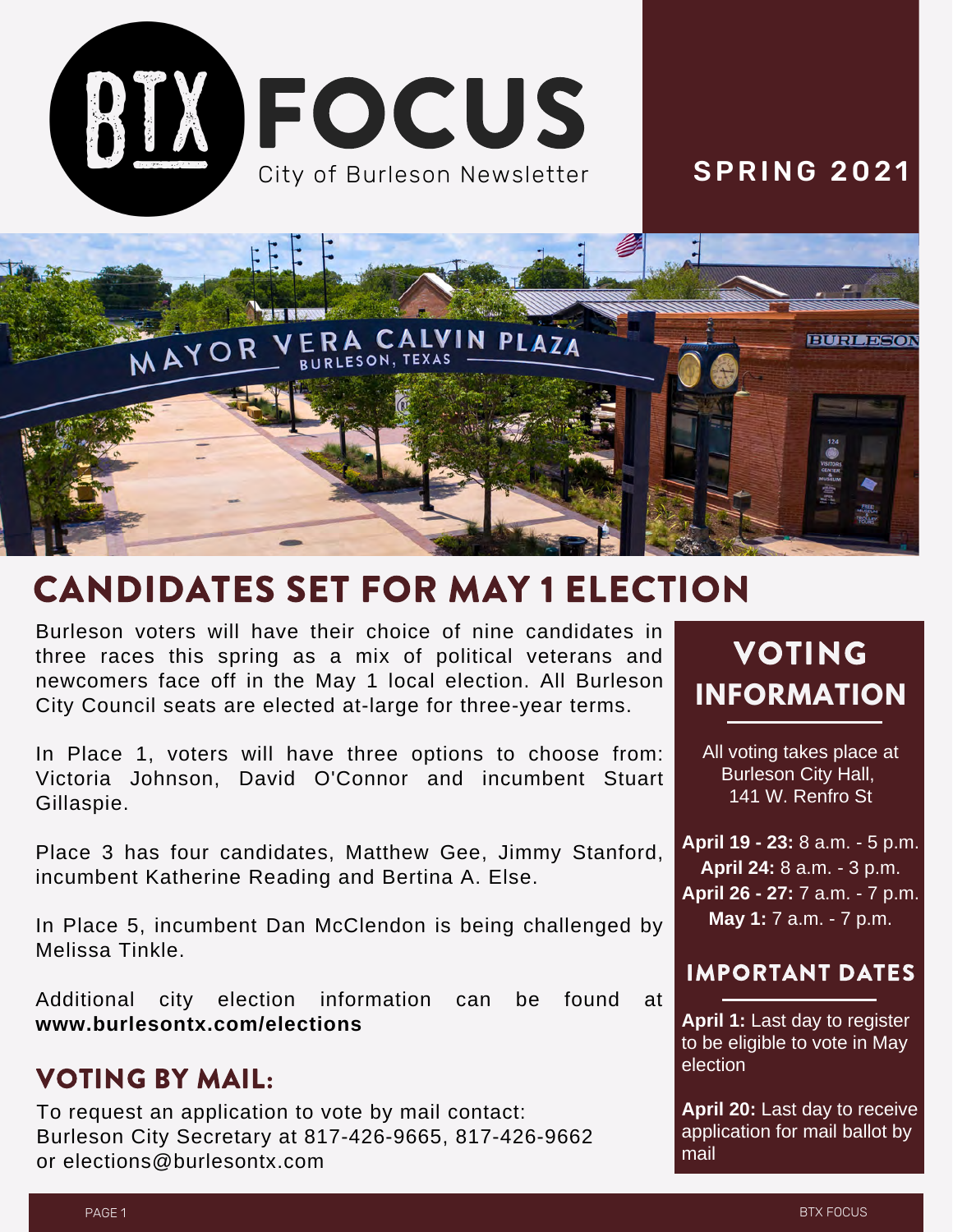## HOW TO GET A COVID-19 VACCINE

Burleson Public Health has implemented a COVID-19 vaccine center in Burleson. Those in qualifying phases can register to receive the vaccine at **www.burlesontx.com/vaccine** or contact 682-312-2780, Monday - Friday, 8 a.m. - 4 p.m.

The vaccine is in a limited supply, and your patience is appreciated as Burleson Public Health works through those on the waitlist.

## UPDATED COVID-19 PROCEDURES AND POLICY AT CITY FACILITIES

Governor Abbott issued Executive Order GA-34. GA-34 supersedes the governor's previous executive orders pertaining to state-mandated COVID-19 health protocols. Specifically, GA-34 rescinds the state mask mandate and other state mandates such as business occupancy limitations. GA-34 is effective as of March 10, 2021. City facilities will end the occupancy restrictions and temperature taking. Masks are no longer be required inside city facilities, but they are highly recommended for patrons. The city will continue to encouraging social distancing at all facilities.

Masks will still be required at the Senior Activity Center and that building will not reopen to 100% capacity at this time. The facility will still be offering curbside programming and limited in-person programming via registration.

The Burleson Recreation Center (BRiCk) will keep occupancy restrictions on the basketball court and KidZone. The center will offer a mask and no mask work out area.

## CITY COUNCIL MEETINGS

Regularly scheduled city council meetings occur every 1st and 3rd Monday of the month unless otherwise posted. The meetings begin at 5 p.m. and are held at Burleson City Hall, 141 W Renfro St.

Stay up-to-date on council happenings by viewing city council agendas (posted 72 hours before each council meeting) at **www.burlesontx.com/agendas**

The public can watch city council meetings live at **www.burlesontx.com/watchlive**. City council meetings are recorded and available by meeting date at **www.burlesontx.com**



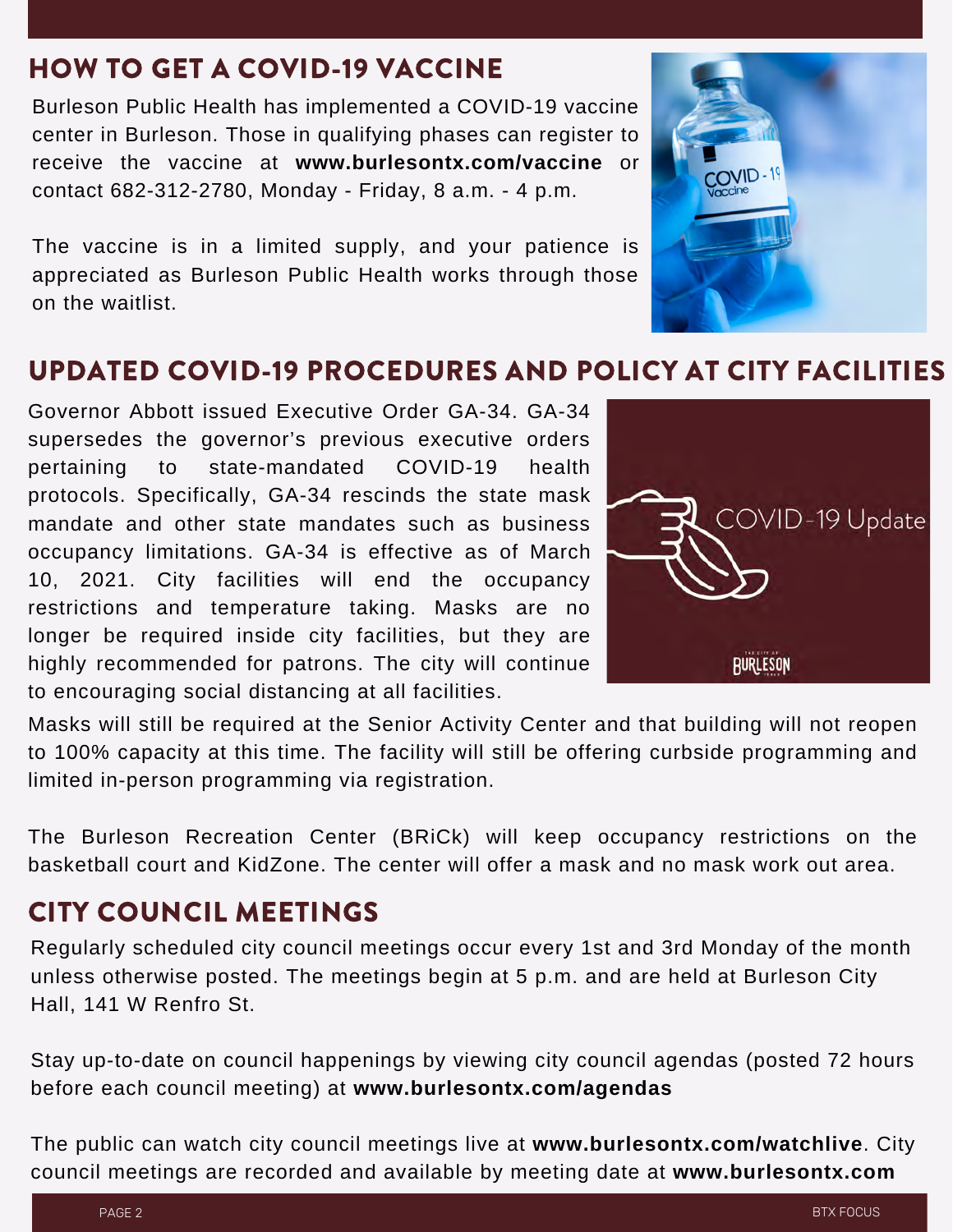### DEVELOPMENT AROUND TOWN

Interested in finding out what is currently under construction around Burleson?

You can view development projects that have been approved by city council, projects that are currently under construction, recently completed projects and active subdivisions online at **www.burlesontx.com/devmaps**



### CITY RELEASES 2020 ANNUAL REPORT

The city of Burleson has released its 2020 Annual Report. The report includes top accomplishments of the organization from the past year and goals for the upcoming year. A key focus this past year has been on identifying cost containment strategies and implementing efficient operations through the organization.



View the report: **www.burlesontx.com/annualreport**

# LIBRARY PROGRAMS

#### **10 to Try Challenge**

10 to Try is a year-long challenge that asks you to read a book in each of 10 categories. Learn more and join the challenge at: **https://burlesontx.beanstack.com/reader365**

#### **Summer Reading Program**

This summer's theme is Tails and Tales and will be featuring a different animal every week. Registration starts May 1 and the program runs June 1 - July 31.

Burleson Public Library, 248 SW Johnson Ave **Learn more at www.burlesontx.com/library**